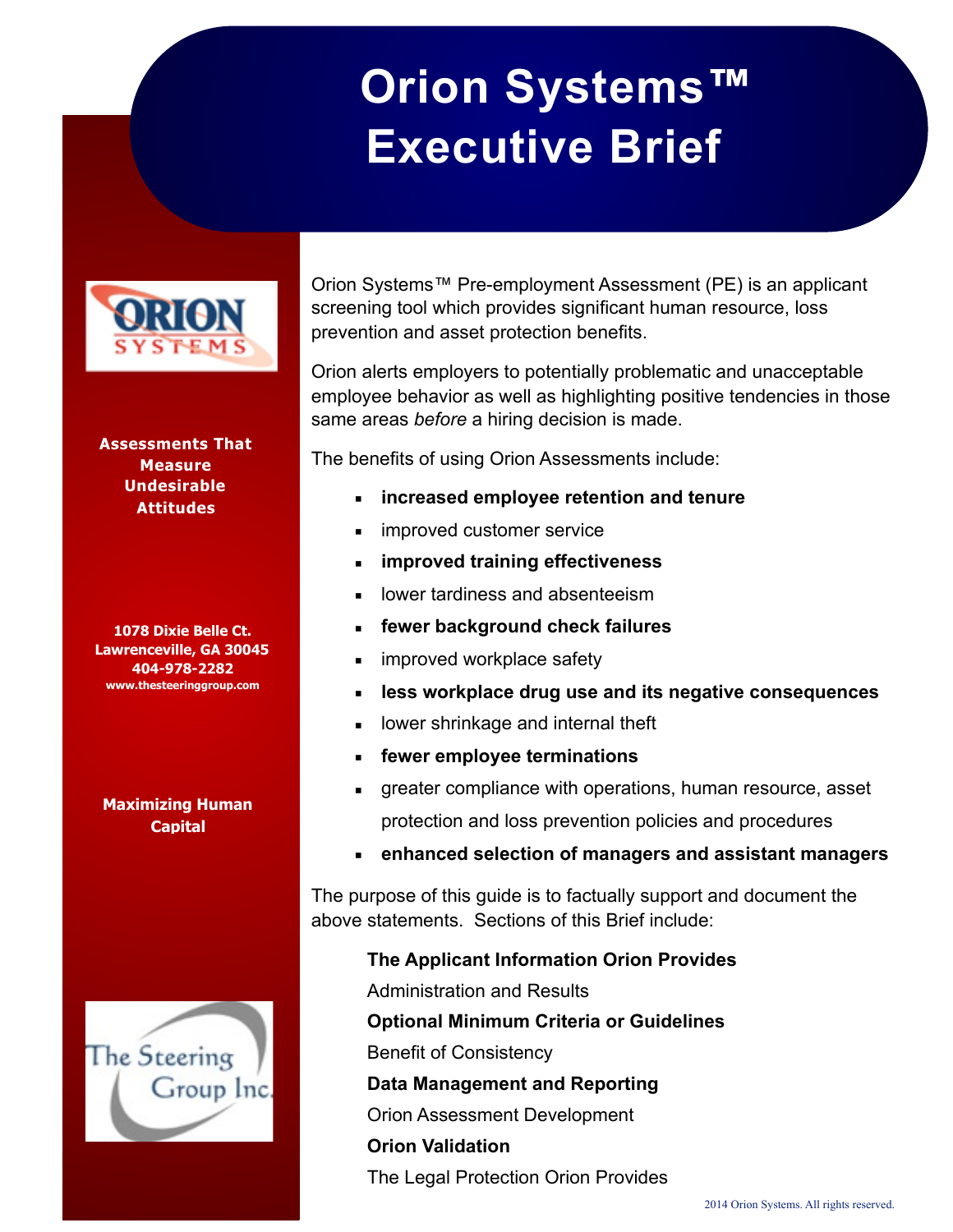## **WHAT ORION TELLS YOU ABOUT YOUR APPLICANTS**

*Orion PE Applicant Assessments focus on workplace attitudes as these are the most important factor - more than intelligence, experience or skill - in determining the workplace success of the applicant. These critical attitudes are rarely revealed in the course of pre-hire interviews.* 

*Orion PE Applicant Assessments measure an applicant's critical front-line workplace attitudes and predict workplace behavior in the following areas.* 

*You can select all or a combination of these areas depending on your company hiring objectives and priorities:* 

**EXED Supervisory Attitudes** - Tells you how willing the applicant is to accept direction and training from supervisors and follow company policies and procedures. This scale also reflects the applicant's supervisory potential. Scored Above Average, Average, Below Average.

*Example: An applicant who scores Below Average on the Supervisory Attitudes scale is far more likely to disregard training and policies and take short cuts on procedures.* 

**EXECT** Work Attitudes - Tells you if the applicant is likely to be absent or tardy; also, how well the applicant values the workplace and working with a team, organizational attitudes and trainability. Scored Above Average, Average, or Below Average.

*Example: An applicant who scores Below Average on the Work Attitudes scale is far more likely than others to be late to work, call in sick when they are not ill, see work as a "necessary evil" rather than a meaningful, valuable part of life.* 

**EXECT** Workplace Drug Use Attitudes - Tells you how permissive the applicant's attitudes are toward workplace drug use and the impact of drugs in the workplace. Scored Low Risk, Marginal Risk, or High Risk.

*Example: An applicant who scores High Risk on the Workplace Drug Use scale is far more likely than others to have a permissive attitudes toward drug use in the workplace. Such applicants are also often more likely than others to be tardy or absent, be inattentive to customers and have problematic attitudes toward workplace safety.* 

➢ *FACT: The Workplace Drug Use scale predicts the outcome of a physical drug test with over 98% accuracy.*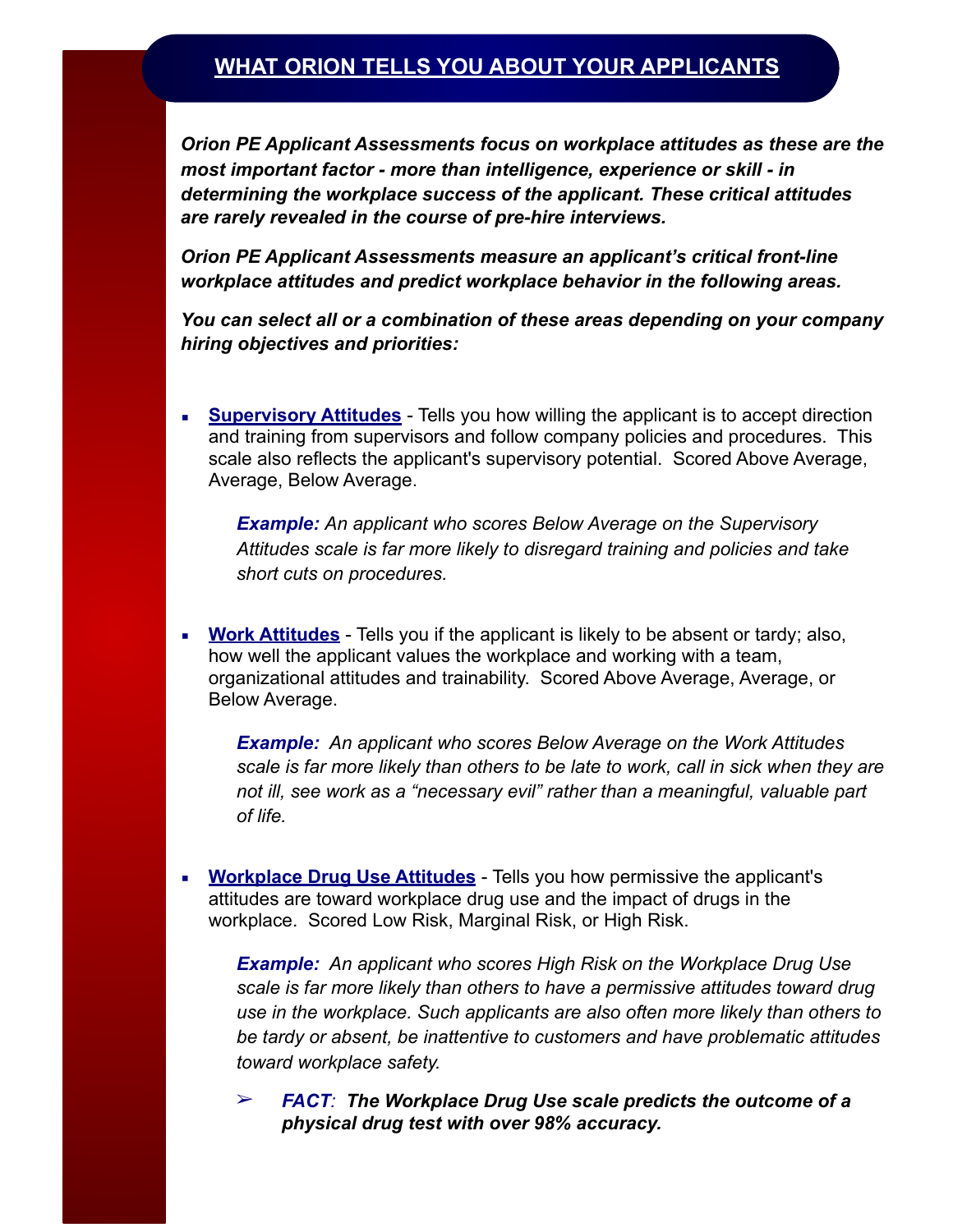**• Workplace Theft Attitudes\*\*\*** - Tells you how likely the applicant is to rationalize workplace theft (defined as taking others' property without permission and/or in a retail environment taking inventory without paying for it) and cheating (not following company policies regarding asset protection). Scored Low Risk, Marginal Risk, or High Risk.

### **\*\*\* Orion does not measure honesty or integrity. These terms are often confused with the Workplace Theft Attitudes scale.**

Honesty and integrity are subjective terms whose definition varies from person to person. What one person views as honest, another may view as dishonest. The terms "honesty" and "integrity" also carry moral connotations that Orion makes no attempt to define or measure.

As with the Workplace Drug Use scale, Orion passes no judgment on the rightness or wrongness of any particular behavior. Orion simply predicts the likelihood of specific workplace behaviors. It is up to each Orion client to determine the appropriateness of that behavior relative to its revenue, profit goals and the work environment it seeks to maintain.

A person who scores "High Risk" on the Workplace Theft Attitudes scale has responded to the survey items in the same, or substantially the same manner as those who admit theft from their employer. The Orion Survey reveals attitudes which may be problematic or positive relative to the likelihood of specific workplace behaviors.

*Example: An applicant who scores High Risk on the Workplace Theft Attitudes scale reveals a problematic attitude toward taking inventory or company property without paying for it.* 

- ➢ *FACT: Companies who exclude from consideration those applicants who score High Risk and Marginal Risk on the Workplace Theft scale have shrinkage rates that are half the national average.*
- ➢ *FACT: Internal and external theft costs United States retailers \$40 billion dollars per year as reported by the latest National Retail Security Survey conducted by the University of Florida.*
- **Example 7 Customer Service** Tells you how willing the applicant is to be helpful and courteous to customers. Scored Above Average, Average, or Below Average.

*Example: An applicant who scores Below Average on the Customer Service scale is far less likely to go the extra mile to help customers and is more likely than others to find customer behavior and requests for help to be annoyances that interfere with his/her "real" work.*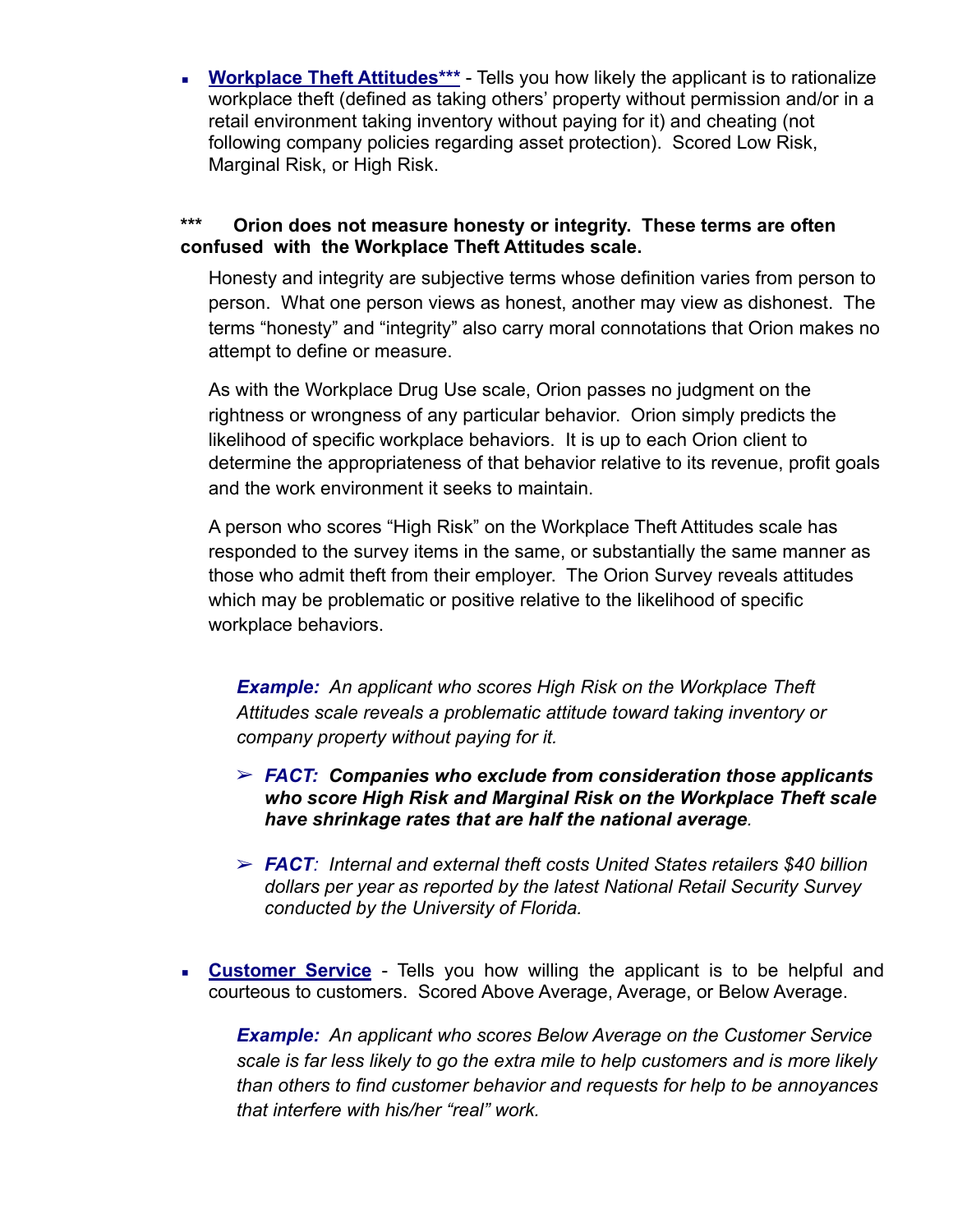- ➢ *FACT: A large national retail automotive service company reported a 23% increase in customer satisfaction in the first year after considering only those applicants who scored Average or Above Average on the Customer Service scale.*
- **Prospects for Long-Term Employment** Tells you how likely the applicant is to frequently change jobs and how he/she believes these job changes will affect his/ her professional success. "Long-term employment" is defined as more than six months. Scored Above Average, Average, or Below Average.

*Example: An applicant who scores Below Average on the Prospects for Long-term Employment scale is far more likely than others to change jobs often looking for the perfect employment situation rather than investing his/her energies in consistent, high-level job performance as the means of employment success.* 

- **Safety and Risk Avoidance** Tells you how likely the applicant is to disregard safety training and take safety risks that would endanger him/her self or others. Scored High Risk, Marginal Risk, Low Risk.
	- ➢ *FACT: A large national retailer reported a 32% reduction in workplace accidents and a 21% reduction in overall liability at the end of one year after screening in only those applicants who scored Level One or Two on the Safety and Risk Avoidance scale.*
- **Example 1** Validity Level In addition to the attitude scales listed above, each applicant Profile includes a Validity Level. The Validity Level tells you whether the applicant has responded to the survey items with their true opinions, and consequently, whether the rest of the Profile is reliable. Some applicants may try to tell you want they think you want to hear, or believe that if you really knew what they thought about these work-related issues, you may not hire them. Some applicants mistakenly believe that there are "right or wrong" answers to the survey questions and try to select the "right" answer. The extent to which the applicant tried to alter the result of the survey rather than selecting responses that best reflect their views determines the Validity Level. For example, if an applicant responds with "Very Slightly Agree" to a survey item such as "I have stolen small items in previous jobs, but I will never to it again", this applicant by responding in the middle of the answer scale is attempting to appear "average" and is avoiding answering with his/her true views. One can not "Very Slightly Agree" with the statement as a person either has, or has not, stolen from previous employers.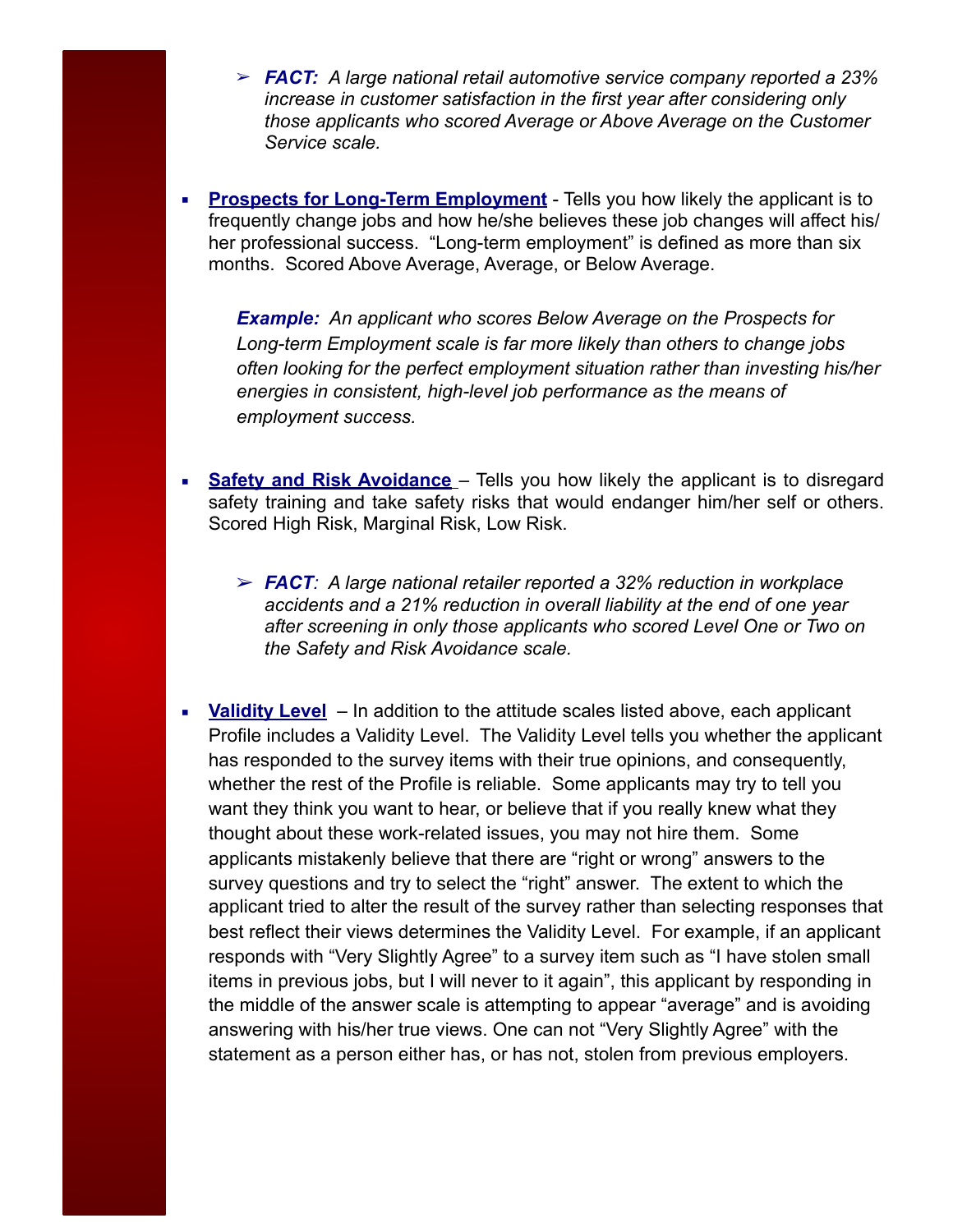The Validity Level will be one of the following:

- **E** Low Risk Highly reliable Profile information
- Marginal Risk Questionable information
- **E** High Risk Unreliable information

When an applicant scores Low Risk in Validity Level, the scores on the applicant's Profile are highly reliable.

When an applicant scores High Risk in Validity Level, this means that the applicant's responses are not sufficiently reliable to produce a reliable Profile.

- **EXECTE:** Self Assessments These are self-reporting or self-descriptive responses by the applicant dealing with specific previous workplace behavior, attitudes and work activities the applicant may like or dislike. If using the Post Survey Interview phase of the survey these self assessments can be extremely helpful in creating informative dialogue with the applicant.
- **Post Survey Interview Section** The post-survey interview is based on the specific responses of the individual applicant. If the responses indicate areas of potential problematic behavior, or areas of potential positive attitudes, the interviewer is encouraged to explore these areas with the applicant. This section suggests specific questions to cover during a follow-up interview. The design of the Post Survey Interview, in conjunction with the survey questions and responses, assist the interviewer in generating informative dialogue with the applicant.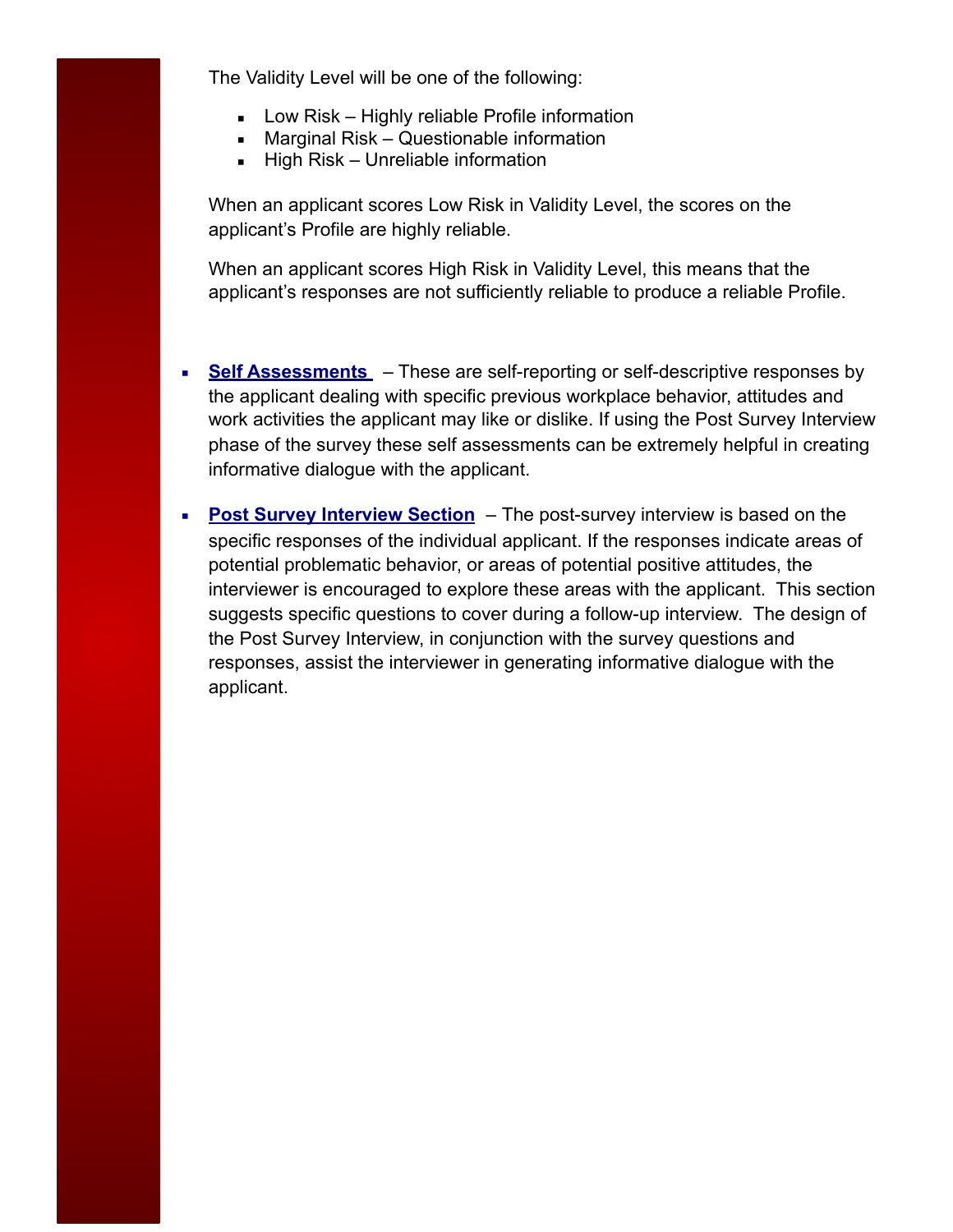## **ADMINISTRATION AND RESULTS**

Orion Assessments are typically administered to applicants online at the Orion NetServ website. Results are emailed instantly to designated company recipients/ hiring managers. The assessments can also be administered using paper and pencil with results obtained at the Orion NetServ site or via the Orion FaxServ system.

## **OPTIONAL MINIMUM CRITERIA OR GUIDELINES FEATURE**

Orion provides the optional feature of creating minimum criteria determined by you and customized to your goals, employment positions, labor needs and availability. We refer to these criteria as guidelines. These guidelines, in addition to being targeted at your hiring objectives, can also be based on the degree of decisionmaking autonomy you wish to provide to your recruiters and managers.

For example, if one of your goals is to reduce turnover, you may elect to consider only those applicants who score average or above average on Prospects for Longterm Employment (the likelihood an individual will remain with the company for six months). Indeed, Orion clients who use Long-term Employment as a minimum hiring guideline will lift this exclusion during the holiday hiring season as long-term employment is unimportant for these temporary, seasonal workers.

Just as a company has minimum age, education, and work experience requirements for employment, you may choose to create minimum criteria for areas measured by the Orion Assessment. Established by you, these minimum criteria can be used to address hiring priorities and assist you in reaching your company's hiring objectives.

A 14-year-old applicant would not be considered to have "failed the age test." An applicant who does not have a high school diploma or a GED has not "failed the education test." That applicant simply has not met certain requirements that have been deemed to be important to profitable operations.

Electing to establish minimum criteria or guidelines should be viewed the same way. An applicant cannot "pass or fail the Orion test." The applicant simply has not met one of the requirements you have determined as important to productive and profitable operations. If desired, an override authority can be created in the system for those instances in which you deem it appropriate.

These guidelines may be changed by you at any time based on changing goals and objectives as well as labor availability.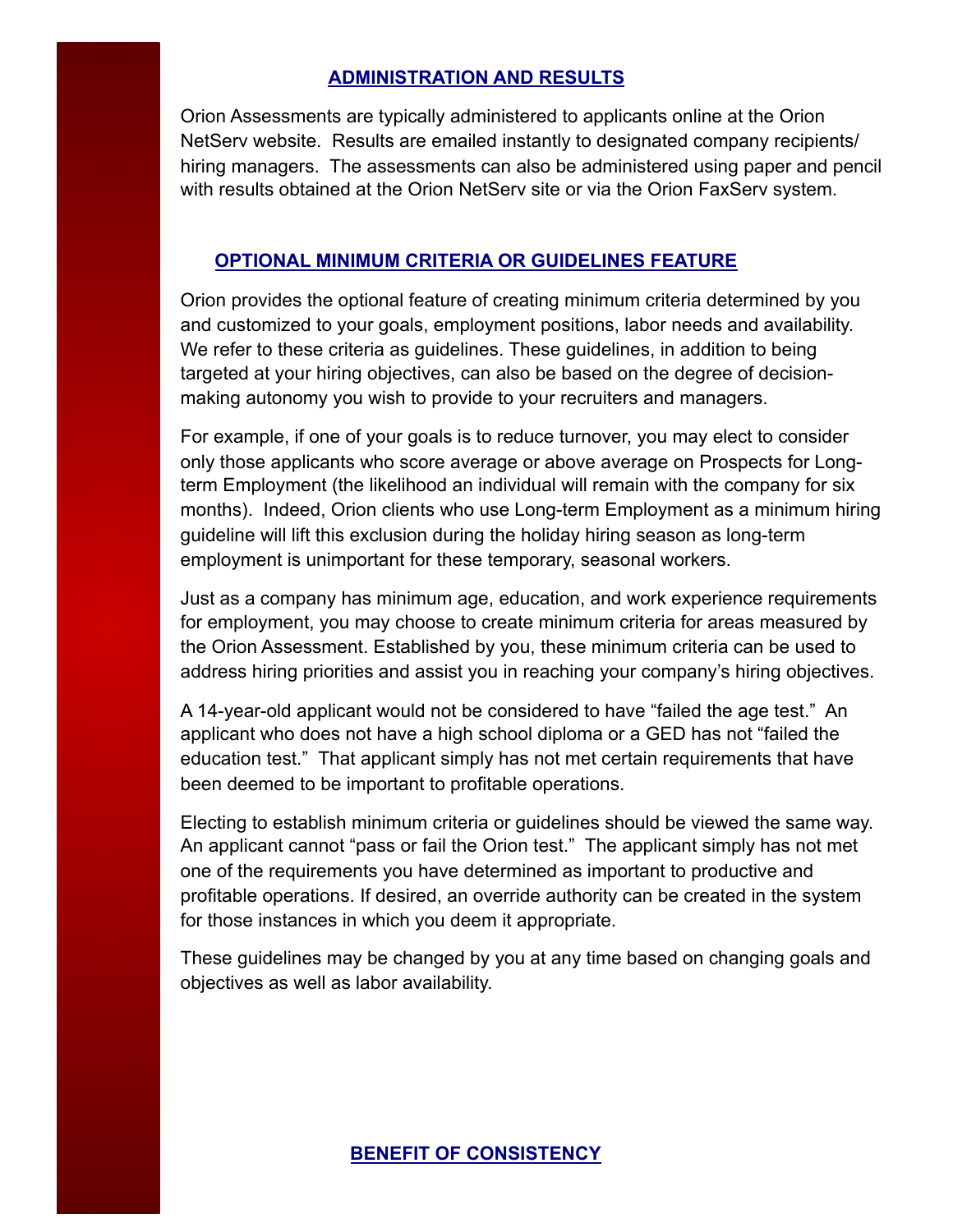In addition to the benefits outlined above through greatly enhanced candidate selection, Orion Assessments assist in bringing enhanced consistency and compliance in pre-hire procedure enabling greater progress toward achieving hiring objectives throughout the company. In order to receive maximum benefit the assessment should be administered consistently throughout each location just as are completed applications, proof of identity, background checks, etc.

## **DATA MANAGEMENT AND REPORTING**

Orion provides real time, online summary and detail reporting of all assessment results, along with verification reporting. Use of this statistical data allows you to monitor individual store applicant data as well as overall company outcome distributions. Orion's real-time data management systems will also enable you to monitor compliance by your recruiters and managers.

## **ORION ASSESSMENT DEVELOPMENT**

*Orion's initial and ongoing development began and continues based on dialogue with senior operations, human resource and loss prevention executives as well as field-level managers and supervisors. This means that the assessment tool you use provides the information you need to hire employees who are more likely than others to create a profitable enterprise.* 

The Orion development team consists of experts in the fields of psychology, statistical analysis, testing, and law from both the business and academic worlds.

During the development of the Orion applicant assessment system this team gathered valuable input from industry leaders, managers, human resource professionals, and loss prevention professionals addressing two simple questions: 1. What would you like to know about applicants before you hire them and, 2. How would an assessment process work best for you?

This development methodology has keyed the evolution, change and ongoing validation processes for all Orion Assessments throughout our thirty year history of creating accurate, effective assessments which provide significant return on investment for our client companies.

For example, in one validation phase many business leaders volunteered their time, efforts and applicant pools. Ultimately over 2,300 managers and assistant managers from companies recognized as some of the best managed in America, as well as thousands of applicants and employees participated in a development process spanning several years. No employment decisions were made using the survey responses during this initial study period. Applicants' employment histories were tracked and their work behavior compared with their assessment results. The study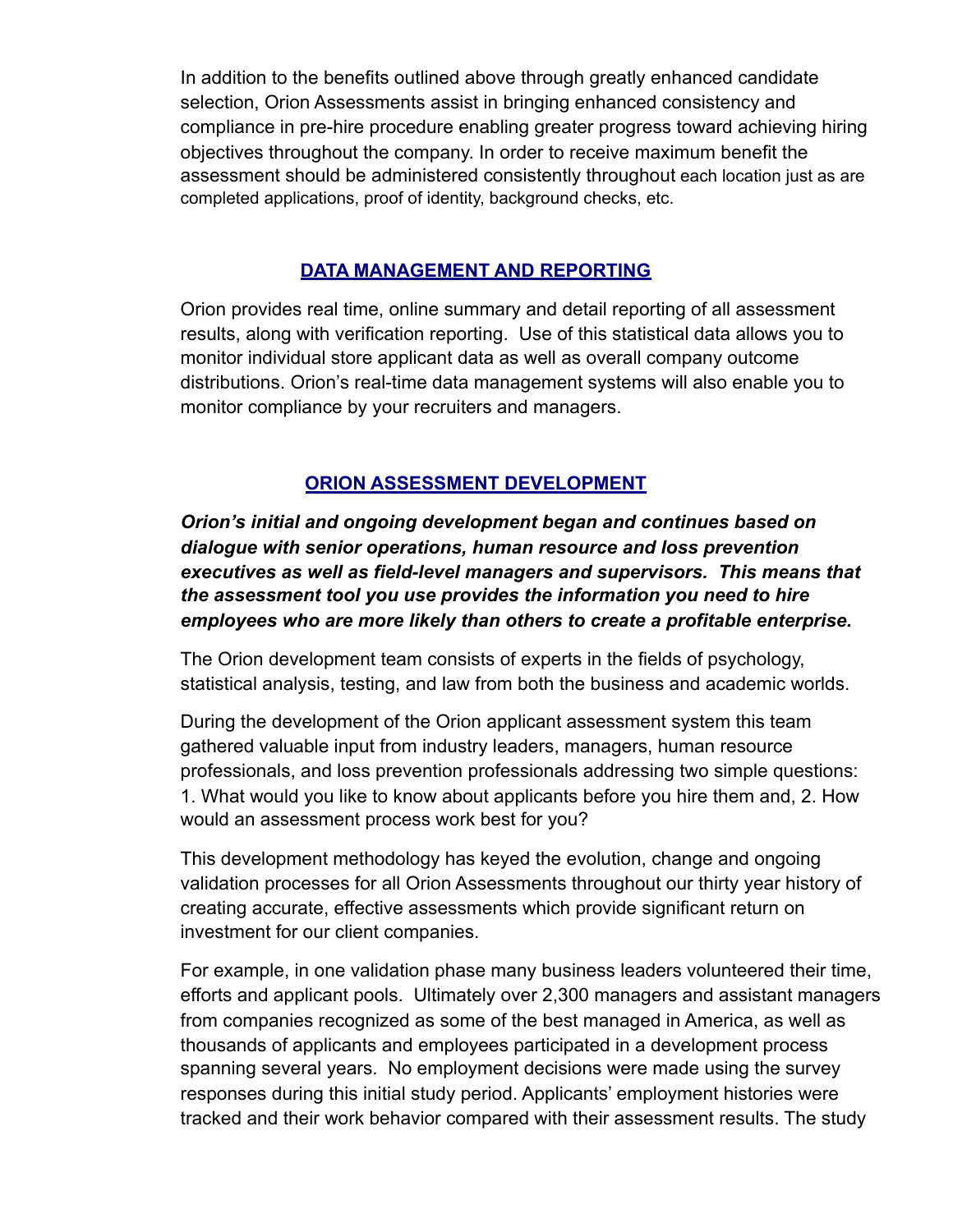results demonstrated that *Orion applicant profiles accurately predicted performance evaluations 90% of the time.*

This study was believed to be the largest of its kind involving managers, assistant managers, employees and applicants. It is just one example of the science behind Orion Assessments.

Furthermore, in developing the assessments, a conscious decision was made to define the attitudes measured in the most universal, non-industry specific way. See "Applicant Information Orion Provides" for more detail.

## **ORION VALIDATION**

*While presented in a non-threatening, applicant friendly questionnaire, Orion Pre-Employment Assessments are sophisticated instruments that predict with 90% reliability how an applicant is likely to behave on the job in key profitmaking or profit-breaking ways. The science behind Orion Assessments create superior reliability.* 

*Orion assessments were developed and validated using the accepted procedures, standards, and guidelines for assessment development by the American Psychological Association. The following summarizes this science:* 

#### **Assessment Development Methodology:**

Orion Pre-employment Assessments (the "PE") measure work-relevant attitudes and experiences selected as important for employees of a profitable company. The PE alerts employers to potentially problematic and unacceptable employee behavior and highlights positive tendencies in these same areas. The PE contains only content relevant attitudes and behaviors. All items considered for inclusion in the PE are content valid. Because all questions on the PE have face validity (meaning the subject of the questions are related to the work environment), the PE encourages cooperation and acceptance of this part of the application process. Content areas were selected after reviews of potential characteristics most relevant to work performance. Information and opinions were gathered through interviews with executives, operations managers and human resource directors of some of America's most successful companies. These interviews explored areas considered most important when evaluating the performance of an employee and therefore any applicant for employment. Item development used a rational, content valid approach, generating two kinds of items: selfassessments and attitude statements. The best items were selected for inclusion in the assessments following discriminate function analysis, rational scale development, studies of internal consistency reliability (the reliability calculated was Cronbach's coefficient alpha), selection of constructs for inclusion as subscales using a rational process based on needs and experiences of employers, calculations of Pearson correlations, and principal axis factor analysis using varimax rotation.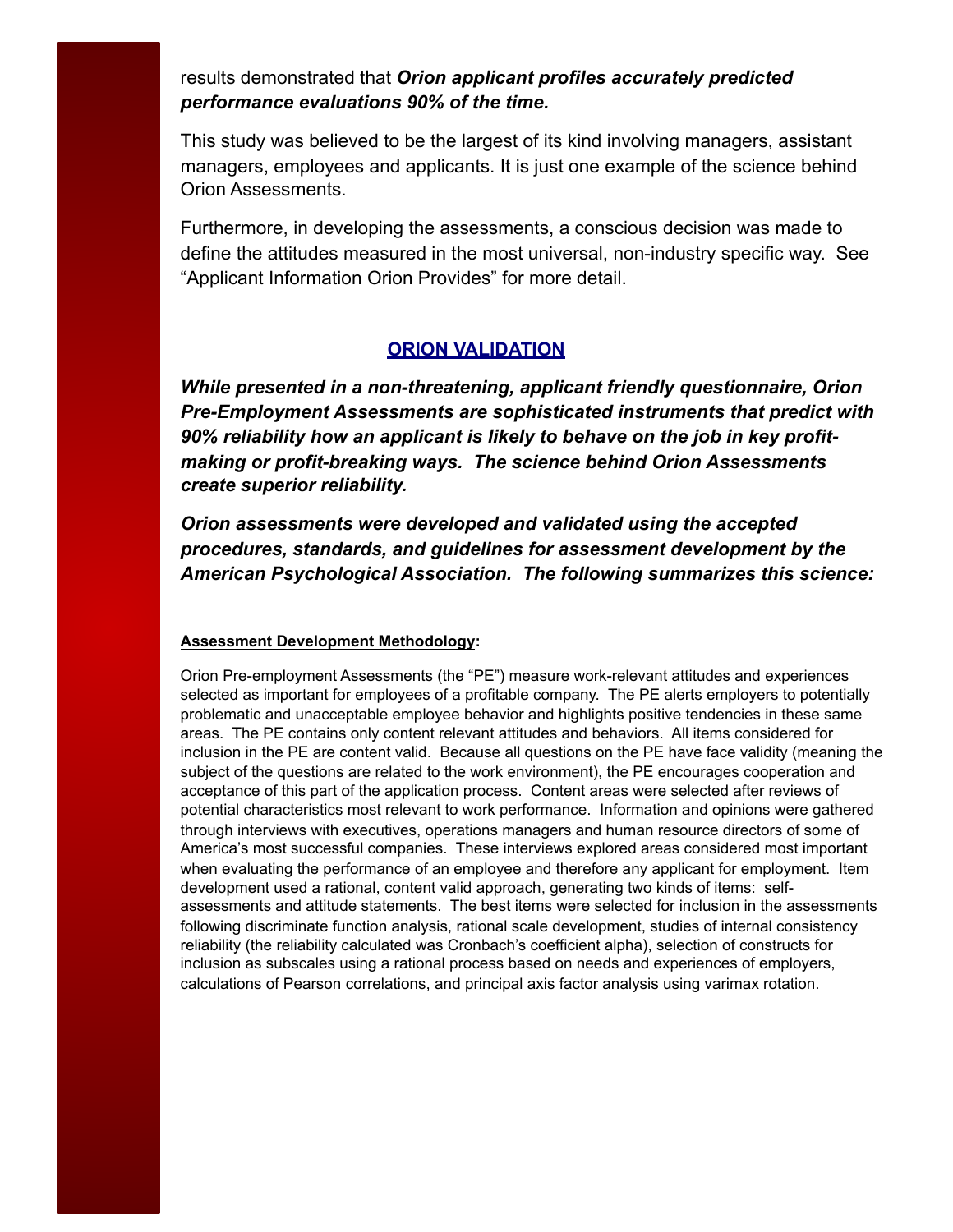#### **Assessment Validation:**

Orion Assessments were developed and validated using the following commonly accepted psychological testing standards and practices: chi-square analysis, Omega square analysis, t-test analysis, standard deviation measurements, Cronbach's coefficient alpha analysis, analysis of variance, Pearson's correlation, cross-validation analysis, test-retest procedures, supervisory ratings, work/behavioral histories, and evaluations of subsequent performance. Orion PE's were and continue to be validated using the three types of validity accepted as appropriate for evaluating employee selection procedures: **Criterion validity** (the comparison of test results to measures of actual work performance) in which scores are correlated with current behavior (concurrent model) or future behavior (predictive model – preferred as this is most like the actual situation of employee selection); **Construct validity** (determining what is actually being measured); and **Content validity** (a logical appraisal of the content covered by the test items, which should focus on job relatedness). In addition to these ongoing validation procedures relating to reliability and validity, Orion PE's are validated relative to **equal employment opportunity requirements** and **adverse impact** regarding protected population groups. Validation analysis in the area reveals consistent distributions reflecting no adverse impact for any protected group. Our Validation Manuals will be provided to you upon request.

Orion Assessments have been further validated in the field, autonomously and independently from Orion Systems, by our client companies. The validation performance metrics provided us by these client companies reflect significant positive outcomes in areas such as reducing shrinkage, internal theft, turnover and increased customer service, sales and workplace safety. This outcome data is available for your review upon request.

## **Equal Employment Validation:**

*In addition to these ongoing validation procedures relating to reliability and validity, Orion Assessments are validated relative to equal employment opportunity requirements and adverse impact regarding protected population groups. Validation analysis in this area reveals consistent distributions reflecting no adverse impact for any protected group.* 

#### **THE LEGAL PROTECTION ORION PROVIDES**

*As noted in the science summary, Orion's development and validation procedures are based upon and subscribe to the guidelines and procedures of the American Psychological Association and the Federal Uniform Guidelines of Employee Selection Procedures. All survey items included in any Orion assessment are developed, reviewed and validated to meet the equal employment opportunity concerns of the Federal Guidelines, as well as legislation such as the Americans With Disabilities Act, privacy and fair employment legislation, and related requirements.* 

Meeting these legal standards was a basic principle underlying Orion's initial development and remains an ongoing activity of the Orion organization.

An example of this can be seen in the ongoing debate over legalized marijuana in some jurisdictions. Because Orion only measures work-relevant attitudes and